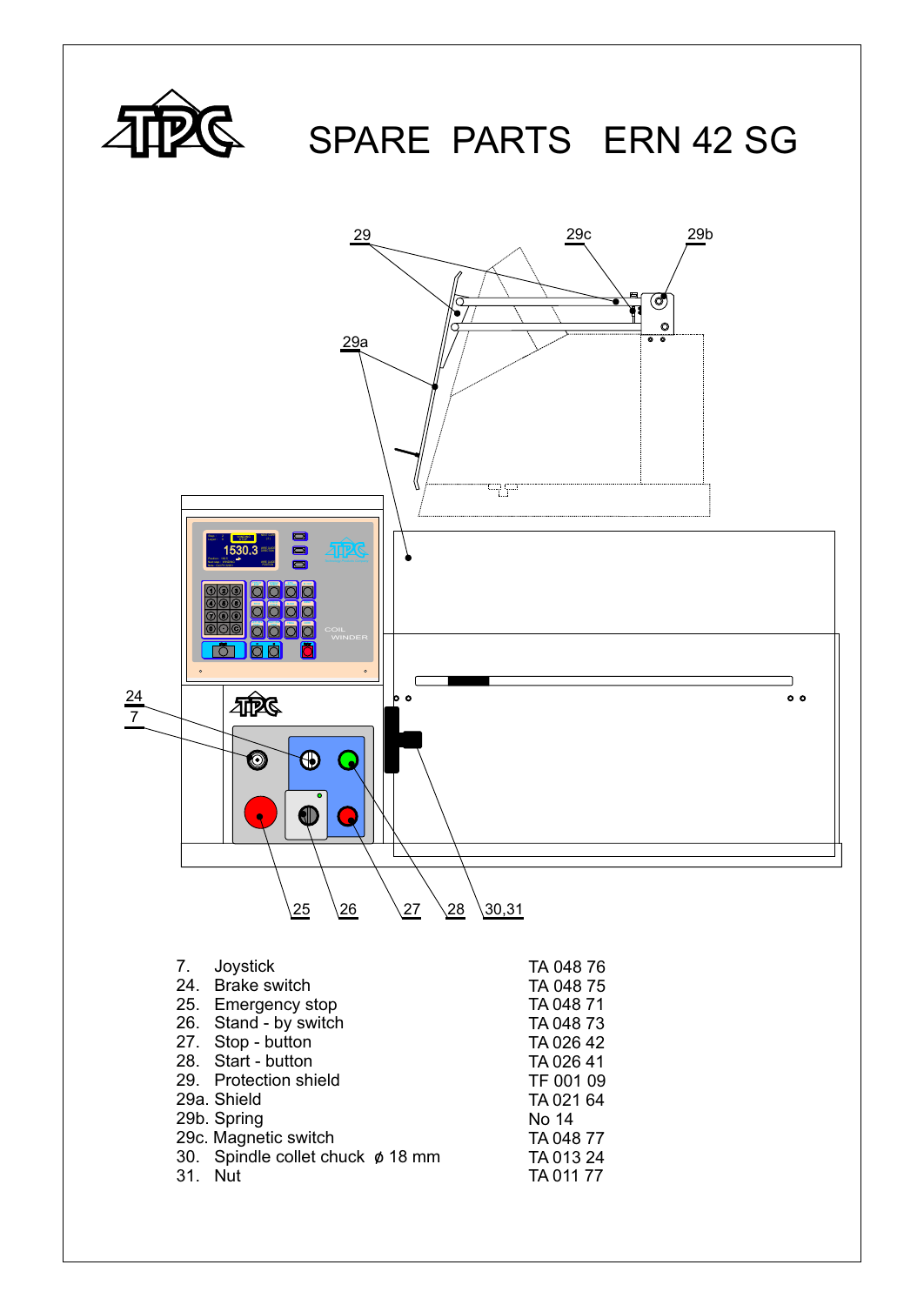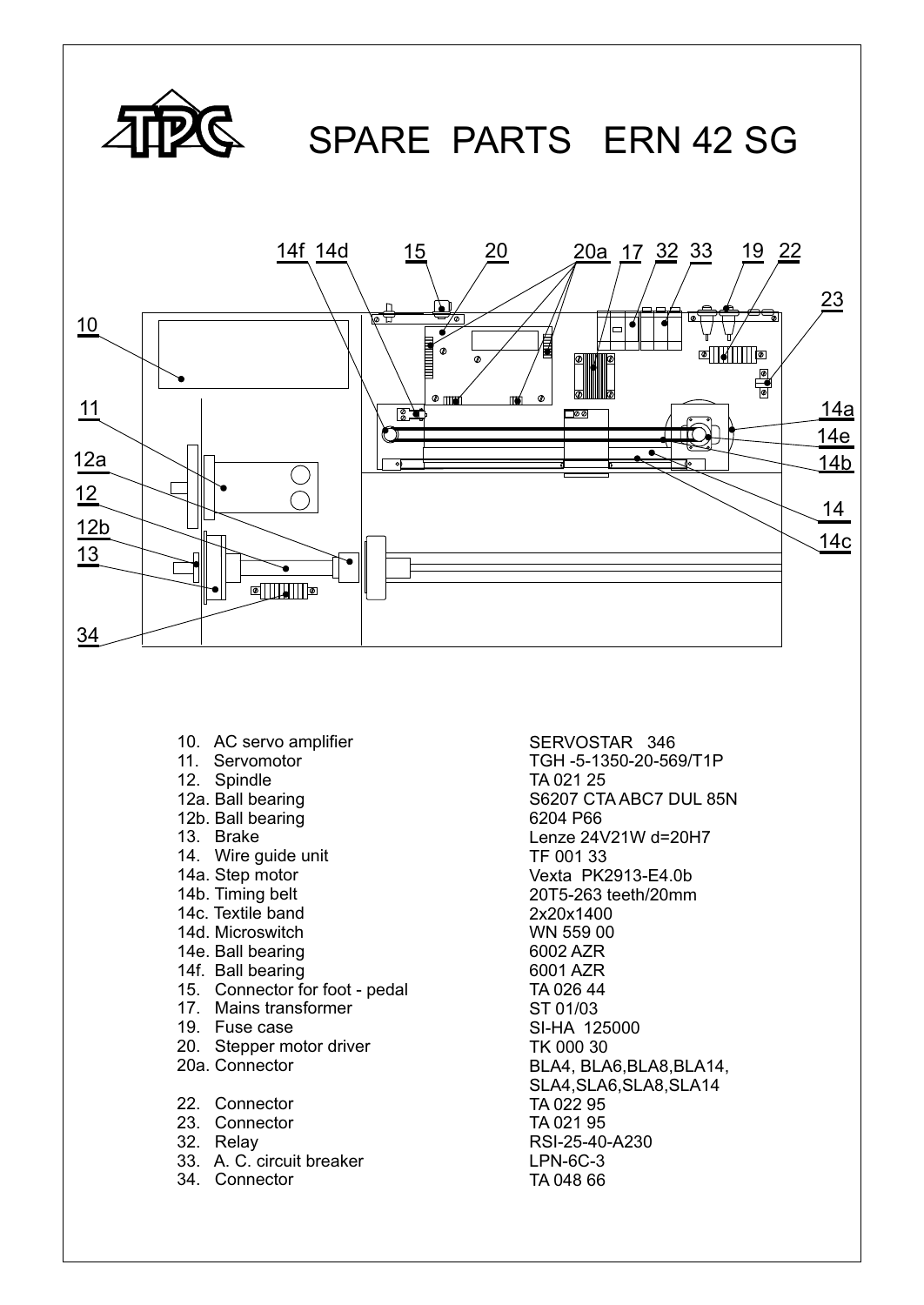

37. Timing gear 30-5MR-25 / 30 teeth / 38. Timing gear 75-5MR-25 / 75 teeth / 39. Timing gear 48-5MR-25 / 48 teeth / 40. Timing belt 5MR-600-25 / 120 teeth / 25mm / 41. Timing belt 5MR-650-25/ 130 teeth / 25mm /